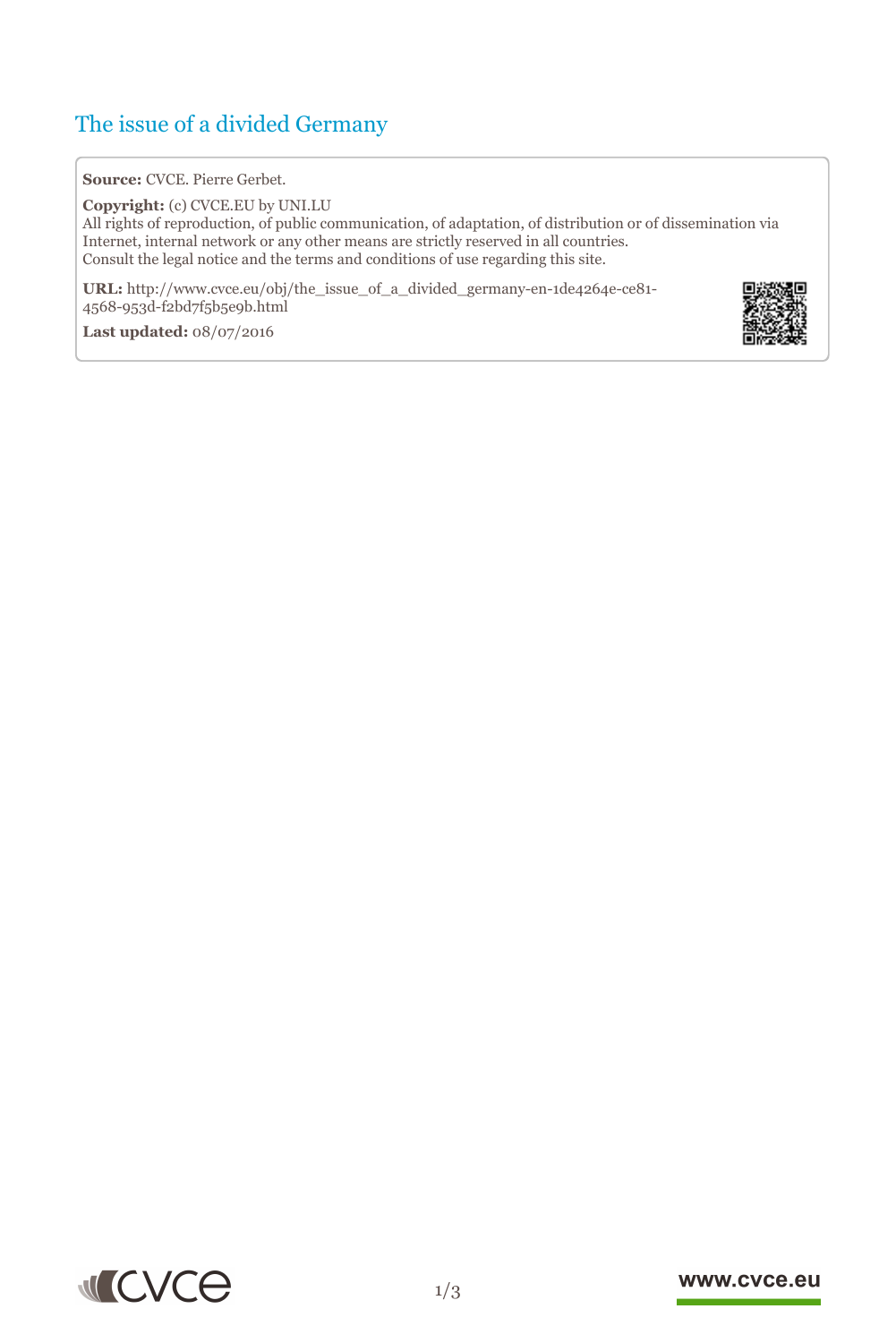## **The issue of a divided Germany**

The collapse of the Communist bloc facilitated not only the emancipation of the countries of Central and Eastern Europe but also the reunification of Germany, which had been divided for nearly half a century.

The unconditional surrender of the defeated Nazi Germany took place on 7–8 May 1945. The Allies had jointly taken over internal and external German sovereignty and divided its territory into four occupation zones, with the Soviets in the East and the Americans, British and French in the West. Berlin was also divided into four zones. Whilst awaiting the completion of the Peace Treaty, the Allies decided to pursue a '4-D' policy aimed at demilitarising, denazifying, decentralising and democratising Germany. The Allied Control Council was given responsibility for governing the whole of Germany, but its decisions had to be unanimous, and each occupying country was autonomous in its zone. No decision had been made to divide Germany up into more than one State, but differences of opinion between the Soviets and the Western Allies regarding Germany were heightened by the start of the Cold War. The blockade imposed from 24 June 1948 to 12 May 1949 by the Soviet Union around the western sectors of Berlin, following the extension of monetary reforms and the introduction of the German mark (DM) in the western sectors of the city, forced the Allies to supply their sectors using an airlift. In 1949, the East-West rivalries led to the division of the area into two States: the Federal Republic of Germany (FRG) in the West and the German Democratic Republic (GDR) in the East. Both German States secured only limited sovereignty, each being integrated into a bloc of other countries: the West with the Atlantic Alliance and the European organisations, and the East with the Warsaw Pact countries and Comecon. The two German States had developed opposing political regimes: liberal democracy in the West and Communist collectivism in the East. The Peace Treaty had not been signed, but, as victors, the former Allies of the Second World War retained their exclusive decision-making powers over German borders, German unity and the fate of Berlin.

The issue of reunification was raised when these two States were formed. In order to avoid the rearmament of West Germany, the Soviet Union proposed, several times, that Germany be reunified and neutralised an idea which the West approved on condition that free elections be held, a condition which Moscow found unacceptable. In the West, Chancellor Adenauer deemed that reunification should take place by absorbing East Germany into the FRG, a free and prosperous country supported by the West, which could put pressure on the USSR. In the East, on the other hand, the GDR, with the support of the USSR, wanted to reunify Germany in accordance with the Socialist model. Opinions on reunification were further divided by the construction of the Berlin Wall, on 12–13 August 1961, to prevent Germans from the GDR from fleeing to the FRG. Although Adenauer and de Gaulle, President of the French Republic, had wanted to react forcefully to this violation of Berlin's status, Kennedy, President of the United States, and Macmillan, British Prime Minister, deemed that the 'balance of terror' created by the presence of nuclear arms in the East as well as in the West did not allow for policies of violence and that détente with the USSR should not be compromised by opposing the consolidation of the GDR. This became the status quo in Germany and had to be accepted by all. For his part, de Gaulle sought to align himself with the USSR and to distance himself from the United States.

In these circumstances, the West German Government was also compelled to normalise its relations with the East, no longer to seek reunification which would benefit the FRG but to accept the division of Germany and to establish normal relations with the GDR. This resulted in the *Ostpolitik* (Eastern Policy) developed by the Social Democrat Willy Brandt, Foreign Minister and Vice-Chancellor from 1966 and Chancellor between 1969 and 1974. The *Ostpolitik*, which put an end to the Hallstein Doctrine that advocated breaking off the FRG's diplomatic relations with any country that recognised the RDA, aimed firstly to appease the FRG's relations with Eastern Europe and the USSR and then to seek rapprochement with the Communist bloc. Even though the *Ostpolitik* caused much controversy in West Germany, especially among the Christian Democrats, the Brandt Government signed the Moscow Treaty with the Soviets on 12 August 1970, confirming the renunciation of force and the inviolability of borders; then, on 7 December 1970, it signed the Warsaw Treaty with the Polish, giving de facto recognition to the Oder-Neisse Line, imposed by Stalin to the benefit of Poland and to the detriment of the German peoples expelled from Silesia, Pomerania and East Prussia. Reconciliation between the FRG and the GDR was facilitated by the agreement of the four major powers on Berlin (3 September 1971), confirming their authority over the city and making relations



### www.cvce.eu